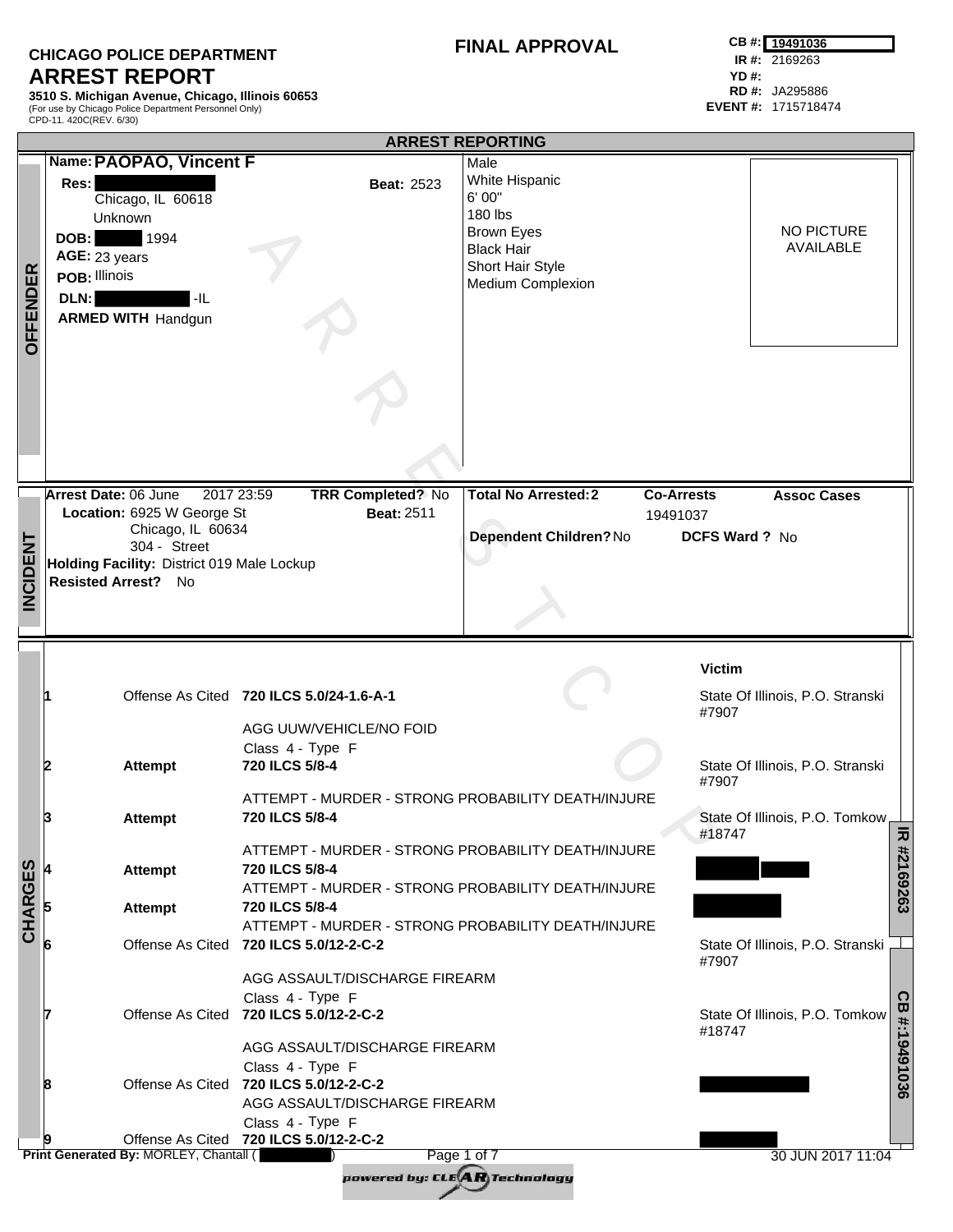| <b>Chicago Police Department - ARREST Report</b> |    |                               |                                                                                                                    |               | CB #: 19491036                            |
|--------------------------------------------------|----|-------------------------------|--------------------------------------------------------------------------------------------------------------------|---------------|-------------------------------------------|
|                                                  |    |                               | PAOPAO, Vincent                                                                                                    |               |                                           |
|                                                  |    |                               | AGG ASSAULT/DISCHARGE FIREARM                                                                                      |               |                                           |
|                                                  | 10 |                               | Class 4 - Type F<br>Offense As Cited 720 ILCS 5.0/12-2-B-4<br>AGG ASSAULT/PEACE OFFICER/WEAPON                     |               | State Of Illinois, P.O. Stranski<br>#7907 |
|                                                  | 11 |                               | Class 4 - Type F<br>Offense As Cited 720 ILCS 5.0/12-2-B-4<br>AGG ASSAULT/PEACE OFFICER/WEAPON<br>Class 4 - Type F |               | State Of Illinois, P.O. Tomkow<br>#18747  |
| <b>FELONY</b><br>REVIEW                          |    | Felony Review: Approved       | 08 JUN 2017 13:30                                                                                                  | Sauceda, Eric | State's Attorneys's Office                |
| <b>RECOVERED<br/>NARCOTICS</b>                   |    | <b>NO NARCOTICS RECOVERED</b> |                                                                                                                    |               |                                           |
| WARRANT                                          |    | NO WARRANT IDENTIFIED         |                                                                                                                    |               |                                           |

| <b>Print Generated By: MORLEY, Chantall (</b> | Page 2 of 7                                                                 | 30 JUN 2017 11:04 |
|-----------------------------------------------|-----------------------------------------------------------------------------|-------------------|
|                                               | powered by: CLE $\left\langle \mathbf{A}\mathbf{R}\right\rangle$ Technology |                   |

A R R E S T C O P Y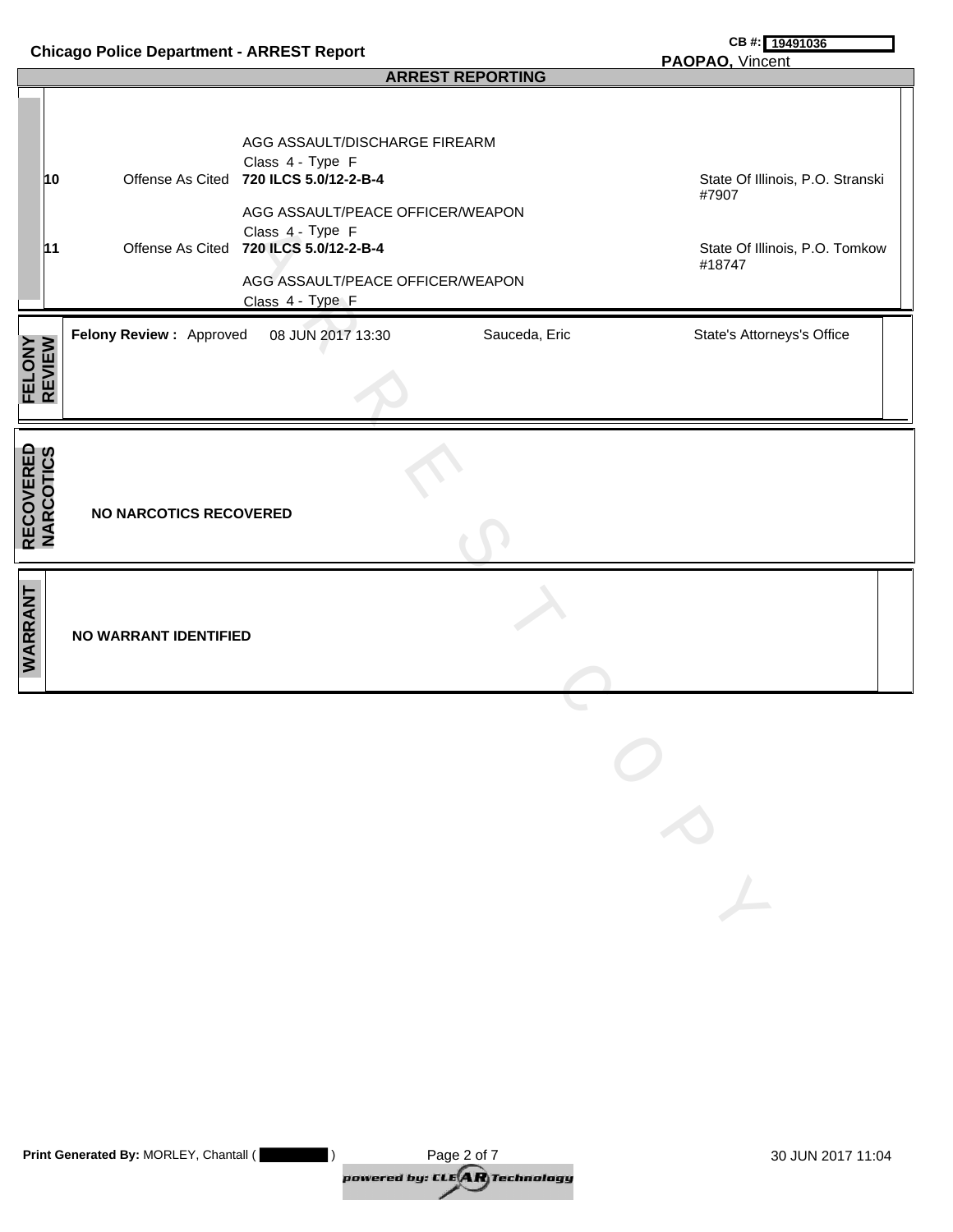## **PAOPAO,** Vincent

|                 |                                                                                                                                                  |                   | <b>ARREST REPORTING</b> | <u>FAUFAU, VIIItenii</u>          |  |
|-----------------|--------------------------------------------------------------------------------------------------------------------------------------------------|-------------------|-------------------------|-----------------------------------|--|
|                 | <b>VICTIM AND COMPLAINANT</b>                                                                                                                    |                   |                         |                                   |  |
|                 | Name: STATE OF ILLINOIS, P.O. Stranski #7907                                                                                                     |                   |                         | Injured? No<br>Deceased?No        |  |
|                 | Res: 6464 N Clark St                                                                                                                             | <b>Beat:2432</b>  |                         |                                   |  |
|                 | Chicago, IL 60626                                                                                                                                |                   | DOB:                    | Hospitalized?No                   |  |
|                 |                                                                                                                                                  |                   | Age:                    |                                   |  |
|                 |                                                                                                                                                  |                   |                         | <b>Treated and Released?No</b>    |  |
|                 |                                                                                                                                                  |                   | <b>Comments:</b>        |                                   |  |
|                 |                                                                                                                                                  |                   |                         |                                   |  |
|                 |                                                                                                                                                  |                   |                         |                                   |  |
|                 | <b>VICTIM AND COMPLAINANT</b>                                                                                                                    |                   |                         |                                   |  |
|                 | Name: STATE OF ILLINOIS, P.O. Tomkow #18747                                                                                                      |                   |                         | <b>Injured?</b> No<br>Deceased?No |  |
|                 | Res: 6464 N Clark St                                                                                                                             | <b>Beat:2432</b>  |                         |                                   |  |
|                 | Chicago, IL 60626                                                                                                                                |                   | DOB:                    | Hospitalized?No                   |  |
|                 |                                                                                                                                                  |                   | Age:                    |                                   |  |
|                 |                                                                                                                                                  |                   |                         | <b>Treated and Released?No</b>    |  |
|                 |                                                                                                                                                  |                   | <b>Comments:</b>        |                                   |  |
|                 |                                                                                                                                                  |                   |                         |                                   |  |
|                 |                                                                                                                                                  |                   |                         |                                   |  |
| NON-OFFENDER(S) | <b>VICTIM AND COMPLAINANT</b>                                                                                                                    |                   |                         |                                   |  |
|                 | Name:                                                                                                                                            |                   | Male                    | Deceased?No<br>Injured? No        |  |
|                 | Res:                                                                                                                                             | <b>Beat:2512</b>  | White Hispanic          |                                   |  |
|                 |                                                                                                                                                  |                   | DOB:                    | Hospitalized?No                   |  |
|                 |                                                                                                                                                  |                   | Age: 20 years           |                                   |  |
|                 |                                                                                                                                                  |                   |                         | <b>Treated and Released?No</b>    |  |
|                 |                                                                                                                                                  |                   | <b>Comments:</b>        |                                   |  |
|                 |                                                                                                                                                  |                   |                         |                                   |  |
|                 |                                                                                                                                                  |                   |                         |                                   |  |
|                 | <b>VICTIM AND COMPLAINANT</b>                                                                                                                    |                   |                         |                                   |  |
|                 | Name:                                                                                                                                            |                   | Female                  | Deceased?No<br>Injured? No        |  |
|                 | Res:                                                                                                                                             | <b>Beat: 3100</b> | White Hispanic          |                                   |  |
|                 |                                                                                                                                                  |                   | DOB:                    | Hospitalized?No                   |  |
|                 |                                                                                                                                                  |                   | Age: 18 years           |                                   |  |
|                 |                                                                                                                                                  |                   |                         | <b>Treated and Released?No</b>    |  |
|                 |                                                                                                                                                  |                   | <b>Comments:</b>        |                                   |  |
|                 |                                                                                                                                                  |                   |                         |                                   |  |
|                 |                                                                                                                                                  |                   |                         |                                   |  |
|                 | Vehicle:<br><b>VEHICLE IMPOUNDED: Yes</b>                                                                                                        |                   |                         |                                   |  |
|                 | 2011 Automobile - Infiniti - G37 - Sedan, 4-Door                                                                                                 |                   | VIN#:                   | Lic#<br>IL                        |  |
| <b>ARRESTEE</b> | Color: Gray (Top) / Gray (Bottom)<br>Щ                                                                                                           |                   |                         | Inv#                              |  |
|                 | Pound#:                                                                                                                                          |                   |                         |                                   |  |
|                 | <b>/EHICL</b><br>Disposition: Impounded                                                                                                          |                   |                         |                                   |  |
|                 |                                                                                                                                                  |                   |                         |                                   |  |
|                 |                                                                                                                                                  |                   |                         |                                   |  |
|                 |                                                                                                                                                  |                   |                         |                                   |  |
|                 | <b>Confiscated Properties:</b>                                                                                                                   |                   |                         |                                   |  |
| ທ               | All confiscated properties are recorded in the e-Track System. This system can be queried by the inventory number to retrieve all official court |                   |                         |                                   |  |
|                 | documents related to evidence and/or recovered properties.                                                                                       |                   |                         |                                   |  |
|                 |                                                                                                                                                  |                   |                         |                                   |  |
|                 | <b>PROPERTIES INFORMATION FOR</b><br>PAOPAO, Vincent,<br>NOT AVAILABLE IN THE AUTOMATED ARREST SYSTEM.                                           |                   |                         |                                   |  |
|                 |                                                                                                                                                  |                   |                         |                                   |  |
| PROPERTIE       |                                                                                                                                                  |                   |                         |                                   |  |
|                 |                                                                                                                                                  |                   |                         |                                   |  |
|                 |                                                                                                                                                  |                   |                         |                                   |  |

powered by: CLE**AR** Technology Print Generated By: MORLEY, Chantall ( **)** 30 JUN 2017 11:04 Page 3 of 7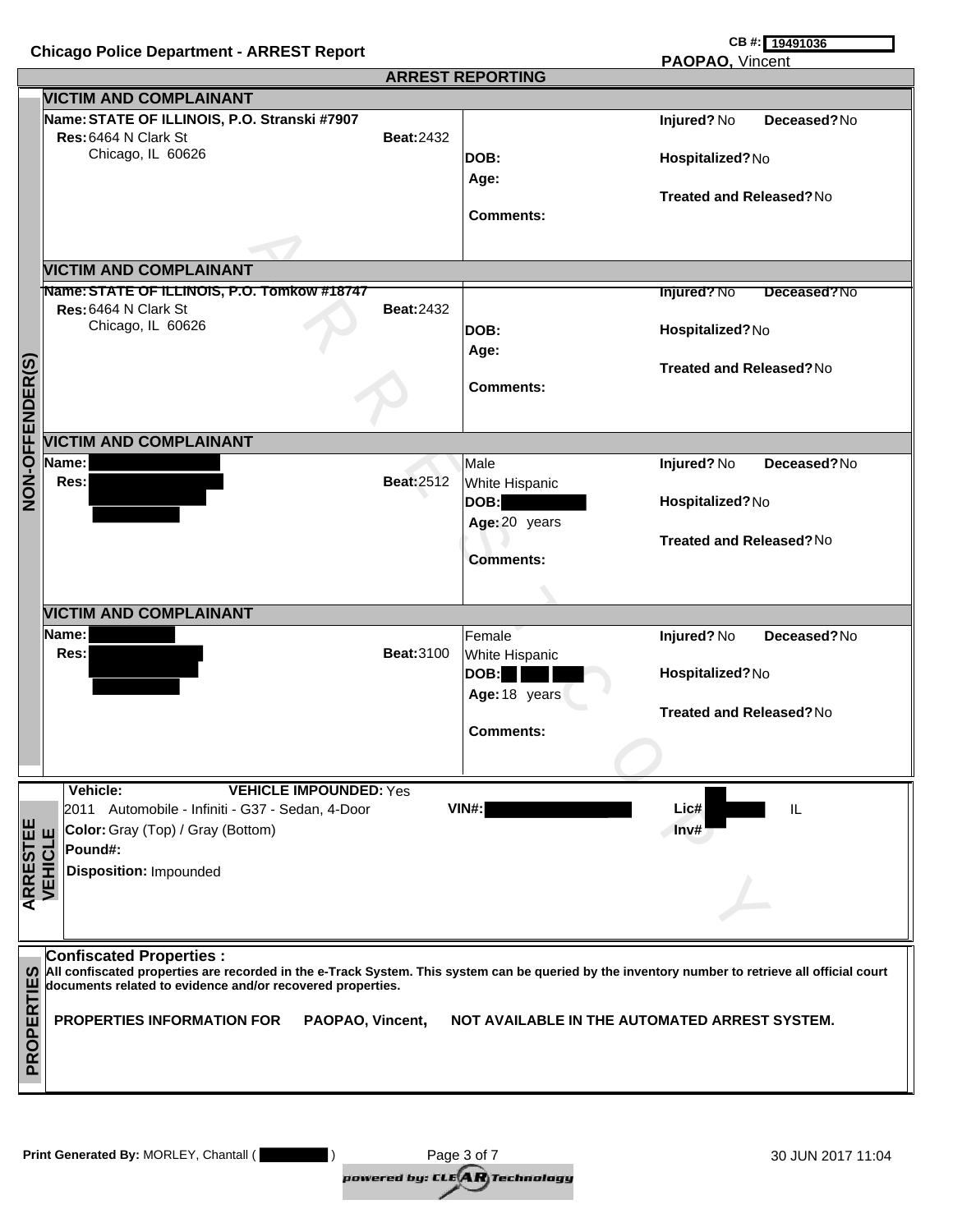Г

**PAOPAO,** Vincent

|                                                                                            |                                                                                                                                                                                                |                 | ARREJI REPURTING               |                                                                                                                                                                                                                                                                                                                                                                                                                                                                                                                                                                                                                                                                                                                                                                                                                                                                                                                                                                                                                                                                                                                                                                                                                                                                                                                                                                                                                                                                                                                                                       |                |
|--------------------------------------------------------------------------------------------|------------------------------------------------------------------------------------------------------------------------------------------------------------------------------------------------|-----------------|--------------------------------|-------------------------------------------------------------------------------------------------------------------------------------------------------------------------------------------------------------------------------------------------------------------------------------------------------------------------------------------------------------------------------------------------------------------------------------------------------------------------------------------------------------------------------------------------------------------------------------------------------------------------------------------------------------------------------------------------------------------------------------------------------------------------------------------------------------------------------------------------------------------------------------------------------------------------------------------------------------------------------------------------------------------------------------------------------------------------------------------------------------------------------------------------------------------------------------------------------------------------------------------------------------------------------------------------------------------------------------------------------------------------------------------------------------------------------------------------------------------------------------------------------------------------------------------------------|----------------|
|                                                                                            |                                                                                                                                                                                                |                 |                                | (The facts for probable cause to arrest AND to substantiate the charges include, but are not limited to, the following)                                                                                                                                                                                                                                                                                                                                                                                                                                                                                                                                                                                                                                                                                                                                                                                                                                                                                                                                                                                                                                                                                                                                                                                                                                                                                                                                                                                                                               |                |
| ш<br><b>ATIVI</b><br>œ<br>$\overline{\mathbf{r}}$<br>ৰ<br>z<br><b>TAB</b><br><b>INCIDE</b> | <b>GRAY IN COLOR INFINITI (IL REG)</b><br>OFFENDERS.<br>SEE WC COMMENTS SECTION FOR ADDITIONAL COMMENTS                                                                                        |                 |                                | EVENT #18474. IN SUMMARY THIS IS AN ON VIEW ARREST BY BT 2461E FOR AGGRAVATED ASSAULT W/<br>HANDGUN AND ATTEMPTED MURDER. ON ABOVE DATE AND TIME A/O'S TOMKOW (DRIVER) AND STRANSKI<br>(PASSENGER) WERE TRAVELING N/B CENTRAL NEAR THE INTERSECTION OF GEORGE ST A/O'S OBSERVED A<br>TRAVEL N/B CENTRAL AND STOP AT A RED LIGHT. A/O'S SQUAD CAR<br>WAS IN THE CENTER LANE OF TRAVEL DIRECTLY BEHIND A LIGHT IN COLOR SEDAN. THE INFINITI CUT OFF THE<br>OTHER LIGHT IN COLOR SEDAN AND STOPPED ABRUPLTY. A/O'S OBSERVED A MALE HISPANIC PASSENGER<br>STAND UP OUT OF THE SUNROOF OF THE INFINITI, POINT A TAN IN COLOR SEMI-AUTOMATIC PISTOL IN A/O'S<br>DIRECTION, AND RAPIDLY FIRED NUMEROUS SHOTS IN A/O'S DIRECTION. BOTH A/O'S WERE IN REASONABLE<br>FEAR OF RECEIVING A BATTERY/GREAT BODILY HARM/DEATH FROM ABOVE OFFENDERS' ACTIONS. OFFENDING<br>VEHICLE FLED SCENE WITH OFFENDER STILL SHOOTING AT A/O'S, WITH A/O'S IN PURSUIT. OFFENDING VEHICLE<br>ENTERED S/B OF THE EAST ALLEY OF THE 2900 BLOCK OF N NEW ENGLAND A/O STRANSKI OBSERVED THE<br>FRONT SEAT PASSENGER LEAN OUT THE FRONT PASSENGER DOOR WITH HIS HEAD AND TAN PISTOL EXPOSED,<br>AIMING IT IN A/O'S DIRECTION. FEARING FOR BOTH A/O'S LIFE AND SAFETY A/O STRANSKI DISCHARGED HIS<br>DUTY WEAPON FROM THE PASSENGER SEAT OF HIS SQUAD CAR, IN DIRECTION OF OFFENDER. OFFENDING<br>VEHICLE CAME TO A STOP AT 6925 W GEORGE. BOTH OFFENDERS TAKEN IN TO CUSTODY AND TWO SEMI-<br>ATUMATIC PISTOLS RECOVERED. A/O STRANSKI IMMEDIATELY REQUESTING AN AMBULANCE FOR WOUNDED |                |
| $\circ$<br>$\check{z}$<br>Н<br>COUR <sup>-</sup>                                           | <b>Desired Court Date:</b><br>Branch: 66<br>2600 S CALIFORNIA - Room 101<br>Court Sgt Handle? No<br>Initial Court Date: 09 June 2017<br>Branch: 66<br>2600 S CALIFORNIA - Room101<br>Docket #: | 09 June 2017    | BOND INFO                      | <b>BOND INFORMATION NOT AVAILABLE</b>                                                                                                                                                                                                                                                                                                                                                                                                                                                                                                                                                                                                                                                                                                                                                                                                                                                                                                                                                                                                                                                                                                                                                                                                                                                                                                                                                                                                                                                                                                                 |                |
|                                                                                            | <b>ATTESTING OFFICER:</b>                                                                                                                                                                      |                 |                                |                                                                                                                                                                                                                                                                                                                                                                                                                                                                                                                                                                                                                                                                                                                                                                                                                                                                                                                                                                                                                                                                                                                                                                                                                                                                                                                                                                                                                                                                                                                                                       |                |
| PERSONNEL                                                                                  | knowledge, information and/or belief.                                                                                                                                                          |                 |                                | I hereby declare and affirm, under penalty of perjury, that the facts stated herein are accurate to the best of my                                                                                                                                                                                                                                                                                                                                                                                                                                                                                                                                                                                                                                                                                                                                                                                                                                                                                                                                                                                                                                                                                                                                                                                                                                                                                                                                                                                                                                    |                |
|                                                                                            | <b>Attesting Officer:</b>                                                                                                                                                                      |                 | #13713 ALVAREZ, H L (          | 08 JUN 2017 13:55                                                                                                                                                                                                                                                                                                                                                                                                                                                                                                                                                                                                                                                                                                                                                                                                                                                                                                                                                                                                                                                                                                                                                                                                                                                                                                                                                                                                                                                                                                                                     |                |
|                                                                                            | <b>ARRESTING OFFICER(S):</b>                                                                                                                                                                   |                 |                                |                                                                                                                                                                                                                                                                                                                                                                                                                                                                                                                                                                                                                                                                                                                                                                                                                                                                                                                                                                                                                                                                                                                                                                                                                                                                                                                                                                                                                                                                                                                                                       |                |
|                                                                                            |                                                                                                                                                                                                |                 |                                |                                                                                                                                                                                                                                                                                                                                                                                                                                                                                                                                                                                                                                                                                                                                                                                                                                                                                                                                                                                                                                                                                                                                                                                                                                                                                                                                                                                                                                                                                                                                                       | <b>Beat</b>    |
| RTING                                                                                      | <b>1st Arresting Officer:</b><br>2nd Arresting Officer:                                                                                                                                        | #7907<br>#18747 | STRANSKI, G L (<br>TOMKOW, A ( |                                                                                                                                                                                                                                                                                                                                                                                                                                                                                                                                                                                                                                                                                                                                                                                                                                                                                                                                                                                                                                                                                                                                                                                                                                                                                                                                                                                                                                                                                                                                                       | 2461E<br>2461E |
|                                                                                            |                                                                                                                                                                                                |                 |                                |                                                                                                                                                                                                                                                                                                                                                                                                                                                                                                                                                                                                                                                                                                                                                                                                                                                                                                                                                                                                                                                                                                                                                                                                                                                                                                                                                                                                                                                                                                                                                       |                |
| <b>REPO</b>                                                                                | <b>APPROVING SUPERVISOR:</b>                                                                                                                                                                   |                 |                                |                                                                                                                                                                                                                                                                                                                                                                                                                                                                                                                                                                                                                                                                                                                                                                                                                                                                                                                                                                                                                                                                                                                                                                                                                                                                                                                                                                                                                                                                                                                                                       |                |
|                                                                                            | Approval of Probable Cause: #277                                                                                                                                                               |                 | MUNIZ, SE (                    | 08 JUN 2017 13:57                                                                                                                                                                                                                                                                                                                                                                                                                                                                                                                                                                                                                                                                                                                                                                                                                                                                                                                                                                                                                                                                                                                                                                                                                                                                                                                                                                                                                                                                                                                                     |                |
|                                                                                            |                                                                                                                                                                                                |                 |                                |                                                                                                                                                                                                                                                                                                                                                                                                                                                                                                                                                                                                                                                                                                                                                                                                                                                                                                                                                                                                                                                                                                                                                                                                                                                                                                                                                                                                                                                                                                                                                       |                |
|                                                                                            |                                                                                                                                                                                                |                 |                                |                                                                                                                                                                                                                                                                                                                                                                                                                                                                                                                                                                                                                                                                                                                                                                                                                                                                                                                                                                                                                                                                                                                                                                                                                                                                                                                                                                                                                                                                                                                                                       |                |
|                                                                                            |                                                                                                                                                                                                |                 |                                |                                                                                                                                                                                                                                                                                                                                                                                                                                                                                                                                                                                                                                                                                                                                                                                                                                                                                                                                                                                                                                                                                                                                                                                                                                                                                                                                                                                                                                                                                                                                                       |                |
|                                                                                            |                                                                                                                                                                                                |                 |                                |                                                                                                                                                                                                                                                                                                                                                                                                                                                                                                                                                                                                                                                                                                                                                                                                                                                                                                                                                                                                                                                                                                                                                                                                                                                                                                                                                                                                                                                                                                                                                       |                |

**ARREST REPORTING**

| Print Generated By: MORLEY, Chantall ( | Page 4 of 7                          | 30 JUN 2017 11:04 |
|----------------------------------------|--------------------------------------|-------------------|
|                                        | powered by: CLE <b>AR</b> Technology |                   |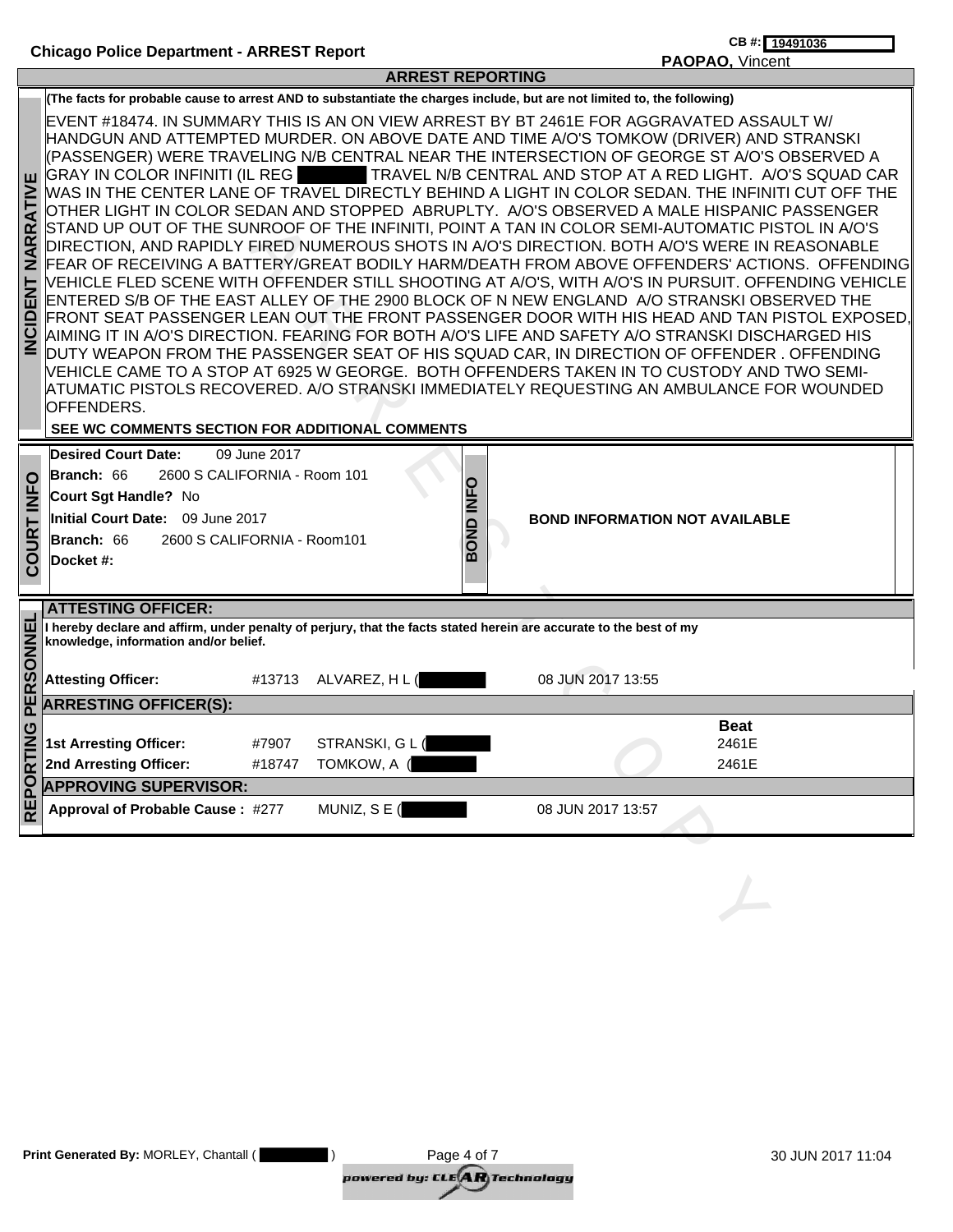|                                | $m$ and $m$ and $m$ and $m$ and $m$ and $m$ and $m$ and $m$<br>PAOPAO, Vincent                                                                                                                                                                                                                                                                                                                                                                                                                     |       |                                                                                                                                                                                                                                                                                                                                                                                                                                                                 |  |  |  |
|--------------------------------|----------------------------------------------------------------------------------------------------------------------------------------------------------------------------------------------------------------------------------------------------------------------------------------------------------------------------------------------------------------------------------------------------------------------------------------------------------------------------------------------------|-------|-----------------------------------------------------------------------------------------------------------------------------------------------------------------------------------------------------------------------------------------------------------------------------------------------------------------------------------------------------------------------------------------------------------------------------------------------------------------|--|--|--|
|                                |                                                                                                                                                                                                                                                                                                                                                                                                                                                                                                    |       | <b>ARREST PROCESSING REPORT</b>                                                                                                                                                                                                                                                                                                                                                                                                                                 |  |  |  |
| <b>OCKUP KEEPER PROCESSING</b> | Holding Facility: District 019 Male Lockup<br>Received in Lockup: 08 June<br>2017 21:42<br><b>Prints Taken:</b><br>Palmprints Taken: Yes<br>Photograph Taken:<br>Released from Lockup: 09 June<br>2017 22:00<br><b>VISUAL CHECK OF ARRESTEE</b><br>Is there obvious pain or injury?<br>Is there obvious signs of infection?<br>Under the influence of alcohol/drugs?<br>Signs of alcohol/drug withdrawal?<br>Appears to be despondent?<br>Appears to be irrational?<br><b>Carrying medication?</b> |       | <b>Time Last Fed:</b><br><b>Time Called:</b><br>Phone#:<br>Cell #: HOSP<br><b>Transport Details: 1PO</b><br><b>ARRESTEE QUESTIONNARIE</b><br>(if female)are you pregnant?<br>First time ever been arrested?<br>Attempted suicide/serious harm?<br>Transgender/intersex/gender non-conforming?<br>Deaf/hard of hearing-request interpreter for court?<br>Interpreter needed? (indicate language)<br><b>Serious medical problems?</b><br>Serious mental problems? |  |  |  |
|                                | <b>ARRESTEE PRESCRIPTION MEDICATION INFORMATION:</b><br>Question<br><b>Response</b><br>Presently Taking Prescribed Medication?<br>Refused                                                                                                                                                                                                                                                                                                                                                          |       | <b>Next Medication Due</b><br><b>Medical Condition</b>                                                                                                                                                                                                                                                                                                                                                                                                          |  |  |  |
|                                | <b>RETURN TO HOLDING FACILITY COMMENTS:</b><br><b>QUESTIONNAIRE REMARKS:</b>                                                                                                                                                                                                                                                                                                                                                                                                                       |       |                                                                                                                                                                                                                                                                                                                                                                                                                                                                 |  |  |  |
|                                | Has Not Hit Lockup, In Hospital. Will Be Printed And Photoed By Et.                                                                                                                                                                                                                                                                                                                                                                                                                                |       |                                                                                                                                                                                                                                                                                                                                                                                                                                                                 |  |  |  |
|                                | <b>LOCKUP KEEPER COMMENTS:</b>                                                                                                                                                                                                                                                                                                                                                                                                                                                                     |       |                                                                                                                                                                                                                                                                                                                                                                                                                                                                 |  |  |  |
|                                | ROSS, Michael A (<br>09 JUN 2017 03:12<br>SULIGA, Paul G (<br>09 JUN 2017 15:47                                                                                                                                                                                                                                                                                                                                                                                                                    |       | $6 - 2$                                                                                                                                                                                                                                                                                                                                                                                                                                                         |  |  |  |
|                                | <b>EMERGENCY CONTACT</b>                                                                                                                                                                                                                                                                                                                                                                                                                                                                           |       |                                                                                                                                                                                                                                                                                                                                                                                                                                                                 |  |  |  |
|                                | Name: REFUSED<br>Res:                                                                                                                                                                                                                                                                                                                                                                                                                                                                              | Beat: |                                                                                                                                                                                                                                                                                                                                                                                                                                                                 |  |  |  |
|                                |                                                                                                                                                                                                                                                                                                                                                                                                                                                                                                    |       |                                                                                                                                                                                                                                                                                                                                                                                                                                                                 |  |  |  |
| INTERVIEW LOG                  | <b>NO INTERVIEWS LOGGED</b>                                                                                                                                                                                                                                                                                                                                                                                                                                                                        |       |                                                                                                                                                                                                                                                                                                                                                                                                                                                                 |  |  |  |

| <b>Print Generated By: MORLEY, Chantall (</b> | Page 5 of 7                          | 30 JUN 2017 11:04 |
|-----------------------------------------------|--------------------------------------|-------------------|
|                                               | powered by: CLE <b>AR</b> Technology |                   |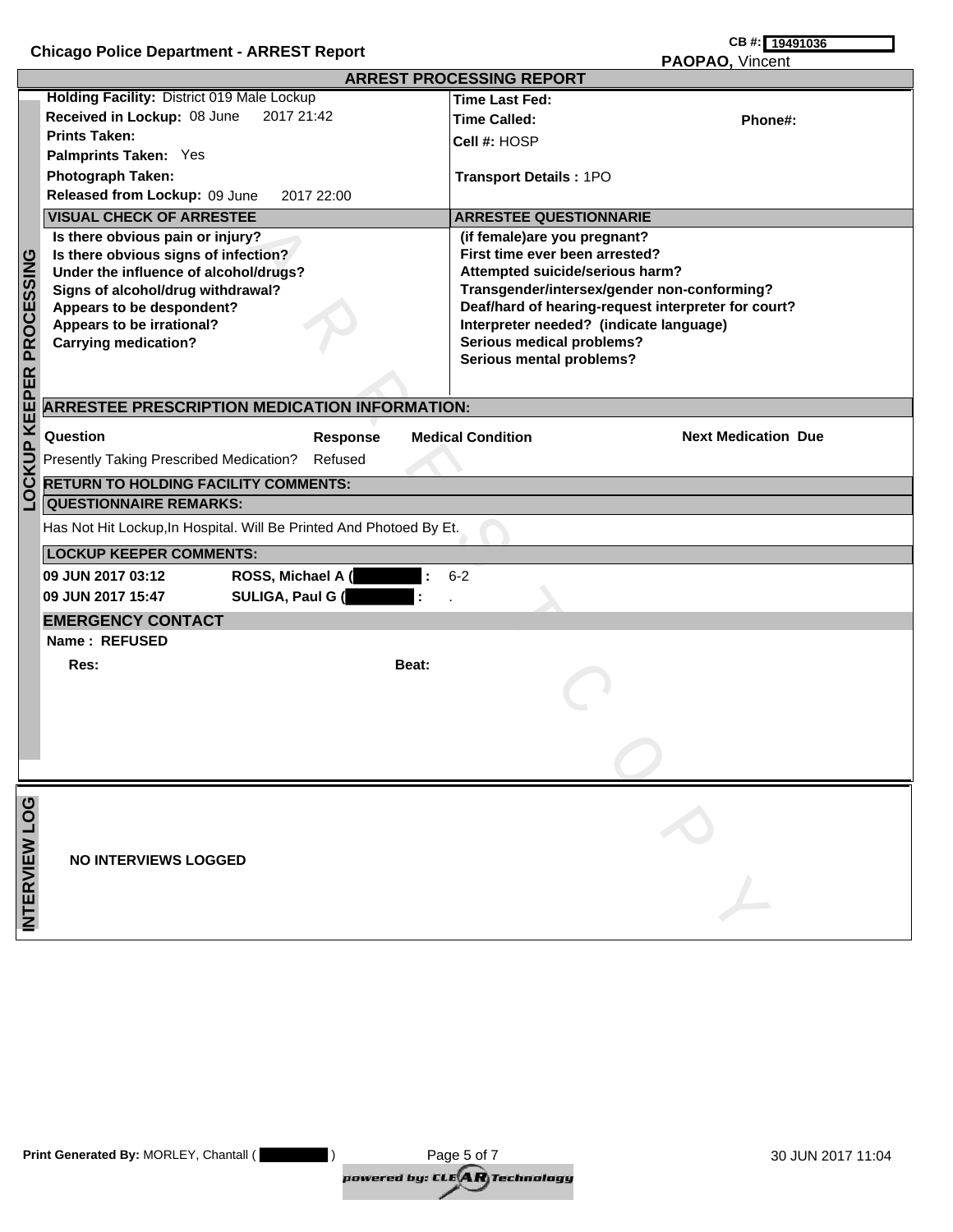## **Chicago Police Department - ARREST Report Chicago Police Department - ARREST Report**

#### **ARREST PROCESSING REPORT**

# **PAOPAO,** Vincent

|                       |                                                                                                                                                                                                                                                                                     |           |                                                                                                                                                                                                                                                                                                                                                                                                                                                                  | ARREST PROCESSING REPORT                                   |                                |
|-----------------------|-------------------------------------------------------------------------------------------------------------------------------------------------------------------------------------------------------------------------------------------------------------------------------------|-----------|------------------------------------------------------------------------------------------------------------------------------------------------------------------------------------------------------------------------------------------------------------------------------------------------------------------------------------------------------------------------------------------------------------------------------------------------------------------|------------------------------------------------------------|--------------------------------|
| <b>PO5</b><br>VISITOR | <b>NO VISITORS LOGGED</b>                                                                                                                                                                                                                                                           |           |                                                                                                                                                                                                                                                                                                                                                                                                                                                                  |                                                            |                                |
|                       | Action                                                                                                                                                                                                                                                                              | <b>By</b> |                                                                                                                                                                                                                                                                                                                                                                                                                                                                  | <b>Destination</b>                                         | Reason                         |
| <b>DO1</b>            | <b>RECEIVED BY</b>                                                                                                                                                                                                                                                                  | #5047     | Laurie, Christoph                                                                                                                                                                                                                                                                                                                                                                                                                                                | 08 JUN 2017 18:35 Loyola Medical Center                    | <b>Admitted To</b><br>Hospital |
| MOVEMENT              | <b>RELEASED BY</b>                                                                                                                                                                                                                                                                  | #1148     | Mccauley, Meghann R                                                                                                                                                                                                                                                                                                                                                                                                                                              | 08 JUN 2017 18:35 District 019 Male Lockup                 |                                |
| <b>WC COMMENTS</b>    | <b>Watch Commander Comments:</b><br>#277<br>Muniz, Samuel E (<br>08 JUN 2017 14:05<br>#21396, beat 5313.<br>#1311 Kerstein, Brian W (<br>09 JUN 2017 23:15<br>Sgt. Gonzalez 025<br>#277<br>Muniz, Samuel E (<br>08 JUN 2017 17:59<br>#1311 Kerstein, Brian W (<br>08 JUN 2017 21:17 |           | Charges approved by ASA Sauceda at 1330hrs per Det. Olivares<br>Guard Detail Taken over by Cook County Sheriff at 2200 hrs per<br>Subject was admitted to Loyola Hospital in Maywood, room 4820,<br>beat 2523 assigned to the guard duty. Per Det. Olivares #21396,<br>beat 5313 the mittimus package will be hand carried to 024 after<br>the duty judge is seen on today's date. Evidence Technician<br>requested by 2401 to print and photograph the subject. | DOES NOT APPLY TO THIS ARREST<br>CHARGING<br>w/o<br>굽<br>œ |                                |
|                       |                                                                                                                                                                                                                                                                                     |           | Duty judge approved by Judge Chiampas at 1900Hrs                                                                                                                                                                                                                                                                                                                                                                                                                 |                                                            |                                |
|                       |                                                                                                                                                                                                                                                                                     |           |                                                                                                                                                                                                                                                                                                                                                                                                                                                                  |                                                            |                                |

| <b>Print Generated By: MORLEY, Chantall (</b> | Page 6 of 7                                                                 | 30 JUN 2017 11:04 |
|-----------------------------------------------|-----------------------------------------------------------------------------|-------------------|
|                                               | powered by: CLE $\left\langle \mathbf{A}\mathbf{R}\right\rangle$ Technology |                   |